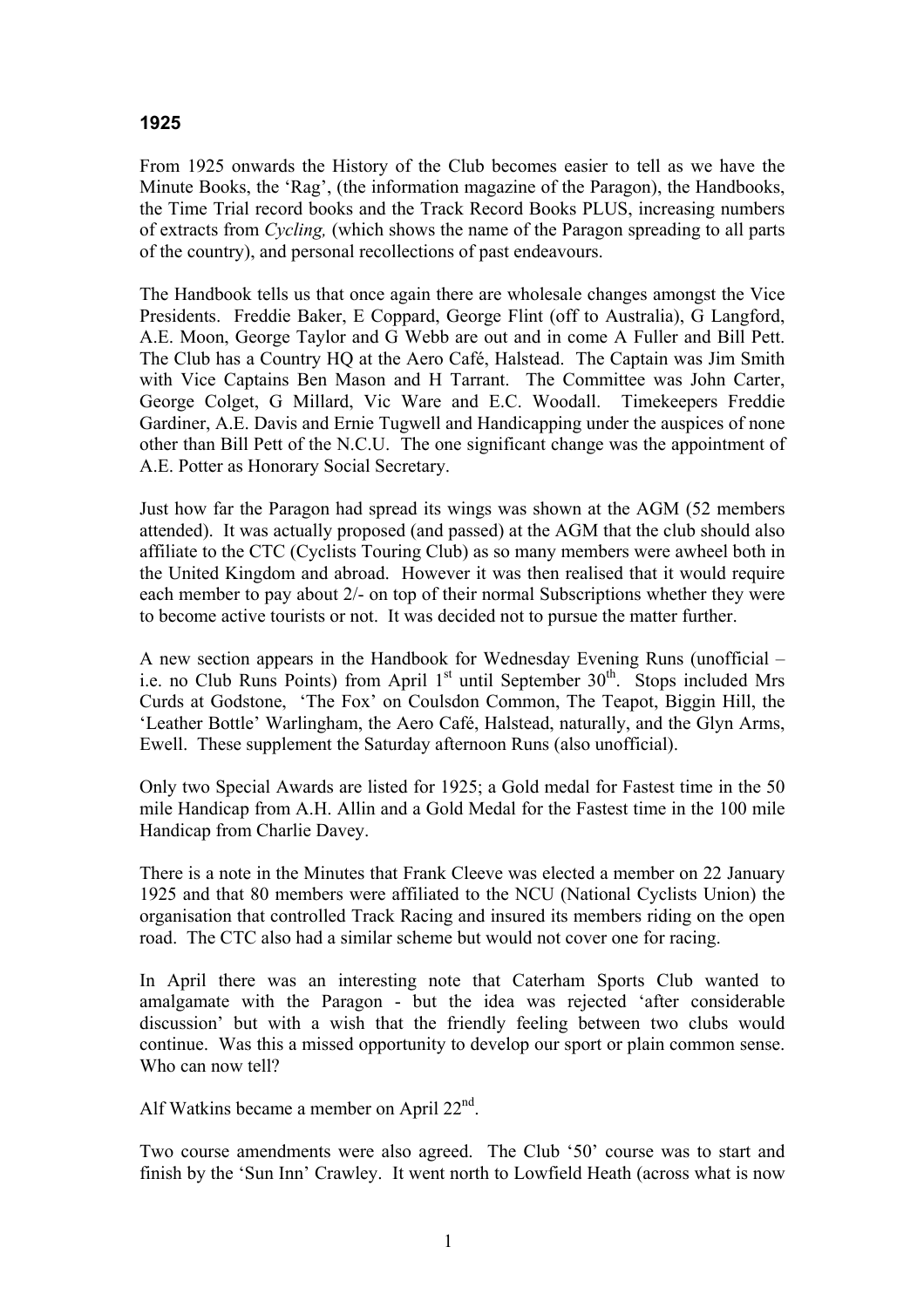the runway at Gatwick Airport) to Povey Cross, then to the Angel, Woodhatch (on what is now the A217). The course turned right passing the back of Earlswood Lakes to meet the Brighton Road (now A23) just north of Salfords. (There was once a school between the fork roads hence the name 'Schoolhouse Hill'). It then continued to 'The Chequers' Horley where it took the left fork to Pound Hill. Turn left here (this is now a roundabout) and go across Copthorne Common (no slipway to the M23 in those days!) to the Duke's Head Roundabout. Turn left to Newchapel Green. Turn left at the junction with the Eastbourne Road (now A22 by the Mormon Temple) to the railway bridge at South Godstone. You then turned in the middle of the road and retraced to Crawley.

The 12hour course was to be changed, as far as I can ascertain, to go from Angmering directly to Arundel rather than going through the village to Littlehampton then back to Arundel.

A Dance was to be arranged at the Winter gardens instead of the Pembroke Halls on  $12<sup>th</sup>$  December, 1925 and a momentous decision was made on  $17<sup>th</sup>$  August. Ladies were to be invited to the Club Dinner on  $5<sup>th</sup>$  December. (Tickets  $5/6$ ).

On 3rd September arrangements were made for a Club Photo on the first Winter Run plus the usual Freewheel competition. A 5 miles Walking Handicap starting and finishing by Bales Tea Rooms in Ewell (FS Bale was a Vice President of the Club) and a Hare and Tortoise race. This was a pairs event. One rider went as fast as he could to a given point and back again. The other rode as slow as he could down the course. The rider who had covered the LEAST ground by the time his partner returned was the winner. All good fun when you had the winter roads to yourself.

It should also be borne in mind that many of the people who did own cars garaged them during the winter (which also avoided paying Road Tax and Insurance for 6 months) as the minor roads were generally so bad.

The Club Hill Climb was to be held in conjunction with the SCCU event on  $11<sup>th</sup>$ October. E.E. Cleeve was elected at this Meeting.

On the 18<sup>th</sup> November a 'Steak Supper' was held at Crawley.

A further interesting point surfaced on the Meeting on  $18<sup>th</sup>$  November when the question of Prizes was raised. In those Amateur days riders could not accept monetary prizes. In many cases one had to spend the money on a 'suitable' prize and send the receipt to the club for reimbursement. The Committee decided that ALL prizes should be obtained from Messrs Denton and Down. 'Wearing apparel and cycle accessories being considered unsuitable as prizes and therefore banned!'

Three new members who were to prove themselves excellent riders were elected at this Meeting Fred Stokes, O.R. Heath (Reg) and R Cooper

If you thought Frank Southall had ridden well in his first two seasons with the Club you were right. He had shown talent that others could not match locally. In 1925 he was ready for National recognition and on Easter Monday 1925 in the Etna '50' on the Bath Road he tore the Record Book to shreds. His 2.8.31 was Competition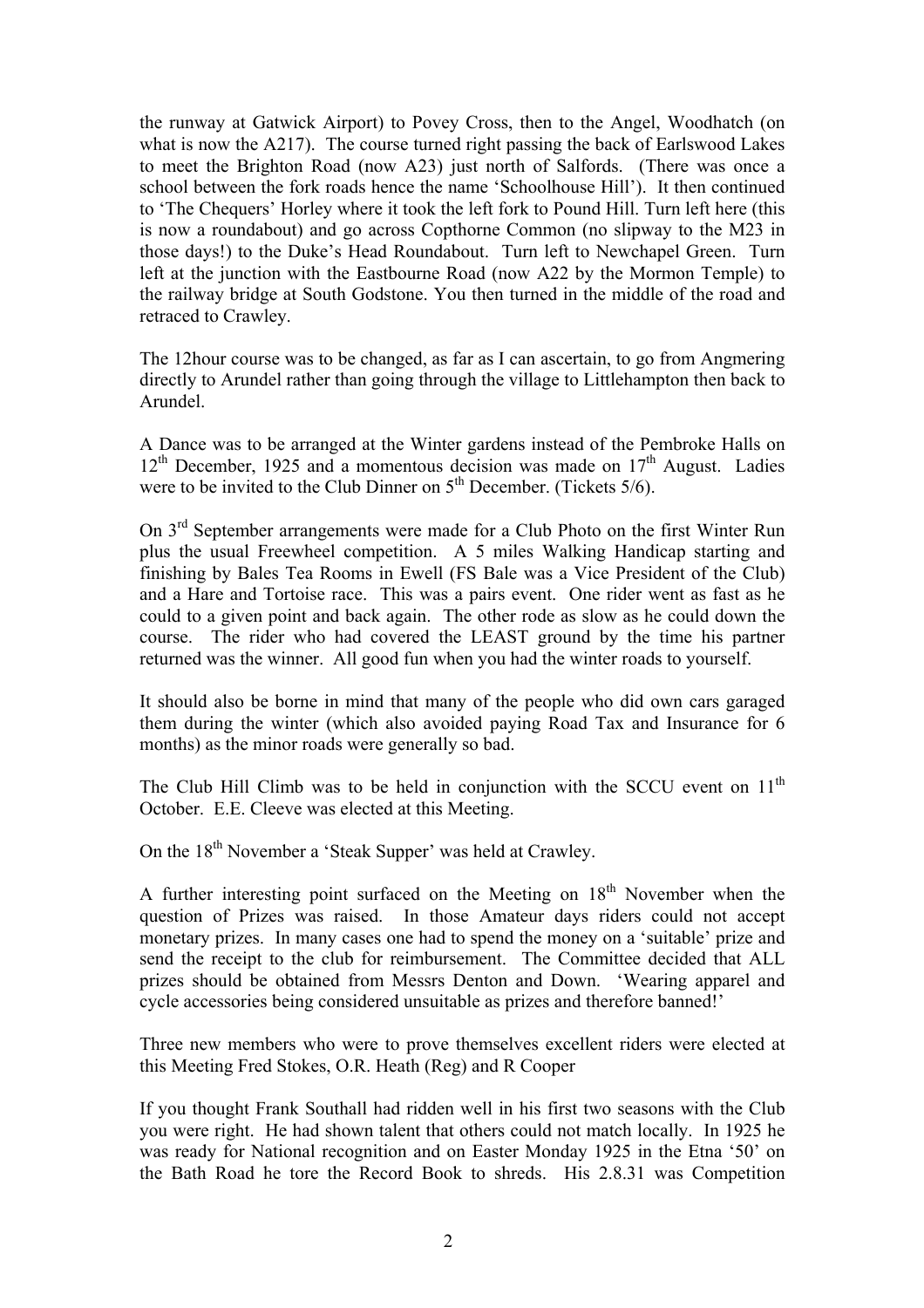Record by 5 minutes in the first 50 of the year! It was probably the most sensational ride of his career as no one, apart from Paragon riders, was expecting it. The Timekeeper refused to allow the Result Board man to post Frank's time. He thought Frank had turned short. They had to wait for the Turn Marshal and Checker to ride back from Savernake Forest after the last man had turned. The Bath Road Course was a true out and back with 25 miles both ways. So these two fellows rode the whole distance not being aware that the 'whole world' was waiting their arrival and you are not at your fastest after standing in the middle of the road in the early hours of the morning for two or more hours. Sufficient to say Frank got the Record and the Race. It should also be pointed out that the  $2<sup>nd</sup>$  and  $3<sup>rd</sup>$  placed riders -Bill Temme, (Glendene) and R Wells (Poly) and also broke Competition record with rides of 2.14.33 and 2.14.46 – a fact often overlooked.

The SCCU '25' for Clubs L to Z saw Frank Southall in action again. No fast times today though as two machine changes because of punctures slowed him somewhat. However he was still fast enough to win in 1.7.06 just beating Dick Purchase by 1'2"and with Vic Ware coming in 4<sup>th</sup> with 1.9.47 the Paragon won the Team race. The Paragon also claimed  $2<sup>nd</sup>$  Team prize but the only time known is EA Mason with a ride of  $1.10.28$  for  $7<sup>th</sup>$  place.

While these momentous events were taking place the Club continued its programme of Club Handicaps and Time Trials. The first of these being the 25 miles Handicap on May 8<sup>th</sup>. Three well-known names appear for the first time among the 29 riders, Frank Burton, Monty Southall, Frank's little brother and only 17, and Frank Cleeve.

Monty started as he meant to continue with the fastest time of 1.9.29,  $2<sup>nd</sup>$  was Ben Mason 1.10.11 and 3<sup>rd</sup> one Alf Watkins with 1.10.15. The Handicap was won by a Mr Powis in 1.6.16 (6') from Monty Southall 1.7.29 (2'). J Hayward was  $3<sup>rd</sup>$  with 1.7.45 (3<sup>'</sup>), Frank Burton was  $4^{th}$  1.8.10 (6<sup>'</sup>) and Watkins  $5^{th}$  1.8.15 (2<sup>'</sup>). (Frank Cleeve punctured and retired).

On the same day Frank Southall won the WLCA '50' with a ride of 2.17.22 from 144 other competitors of whom 101 finished.

The SCCU '50' was held on May  $22<sup>nd</sup>$  and a real surprise as A Satchell (Fulham Whs) beat Frank Southall by 1" with a ride of 2.15.27. To say this was unexpected is an understatement. Satchell had 10' Handicap Allowance! Also because of this superb ride the Fulham Whs beat the Paragon for the Team Race with 7.6.23 to the Paragon's 7.10.15. Jack Hayward and Frank Cleeve were the other members of the Team but their times are unknown.

Herne Hill on Thursday, May  $26<sup>th</sup>$  was the venue for Frank Southall's attack on the National 1 hour Track Record. The existing record was 25 miles 129 yards set by HG Bramwell in 1921 and it was considered that ideal conditions would be required to better that distance. On the night there was a blustery wind blowing across the Track – nowhere near ideal conditions. Riding a gear of 91 inches Frank started with a first mile of 2'11.8" against Bramwell's 2'17.6" and increased his lead every mile. By half distance he was 1'15" inside the Record increasing this to 1'58.2" by 21 miles. From then the conditions, distance and speed began to tell and Frank lost a few seconds passing the old record with 1'52" in hand In the remaining time he added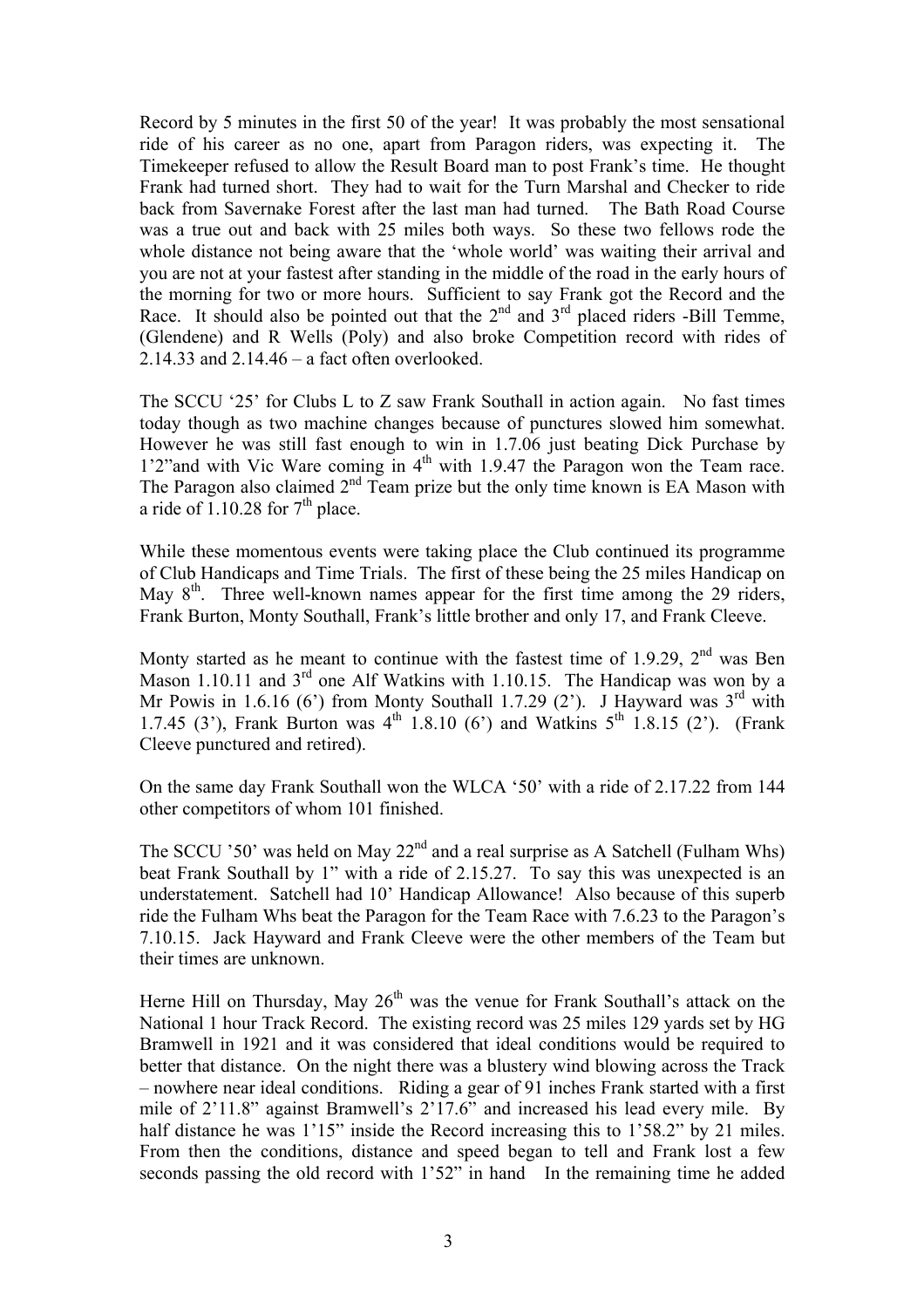another 2½ laps of the Track to run out time with 25 miles 1520 yards. The report from 'Cycling' said "It was a terribly punishing ride and he was noticeably flagging at the end….(!)"

The organisers of the Anfield '100' had invited Frank Southall to their annual classic in the wilds of Shropshire on Whit Monday  $1<sup>st</sup>$  June. Frank, as usual, started fast and at 28.37 miles his time of 1.17.30 was 15" faster than Pilcher (Poly) and 30" better than Andy Wilson the Yorkshire RC flyer. However the weather turned rather nasty after this and Frank took 1 hour 5 minutes for the next 21 miles but Andy Wilson didn't. He led at half distance in 2.22.54 from Frank's 2.24.37. From then on Wilson drew further and further away winning in 4.55.31 – a course record. Frank Southall finished in  $2<sup>nd</sup>$  place with 5.8.37 just holding off G Matton (Highgate) 5.8.42.

On June  $7<sup>th</sup>$  John Carter and R Purchase attacked Southall and Mason's 50 miles Tandem Record and missed by 25" with a ride of 2.6.33. They won a Gold Standard Medal but it's not the same.

The 50 miles Handicap on June 14<sup>th</sup> saw Frank Cleeve back where we expected to find him returning fastest time with a ride of 2.26.21 beating Bill Saggers by 3'30" (2.29.51) and F Nightingale by a further 13" (2.30.04). Nightingale collected First on Handicap Medal with 2.20.04 (10<sup>'</sup>) with Bill Hitchmough  $2<sup>nd</sup>$  with 2.21.29 (13<sup>'</sup>) and Bill Saggers  $3<sup>rd</sup>$  with 2.24.51 (5<sup>2</sup>).

North of London Frank Southall was riding the Kingsdale '50' on a cold and windy morning. Although fast times were out of the question Frank duly won in 2.13.36 beating Bill Temme (Glendene) by nearly 3' (2.16.20) and having the satisfaction of beating Satchell (Fulham Whs) who beat him by 1" in the SCCU '50'

Amongst the Time Trials on the  $21<sup>st</sup>$  June there were three outstanding rides. Watkins and Mash had a go at the Tandem '50' Record but they missed by 51" with a very creditable 2.6.59. John Carter and R Purchase went for the Tandem 100 miles Record and got it with a ride of 4.36.03. This took 7'08" off Vic Ware and John Carter's Record. Then Frank Southall produced a ride of 1.2.21 to beat his own Record by 3'49".

The following week Frank rode a 50 miles time trial that was also an attack on the S.R.R.A. Record. Once again he lowered both his own Record by 12'14" with a ride of 2.11.41 and the Southern Roads Record.

It was reported in Cycling on the  $10<sup>th</sup>$  July that before the Imperial Wheelers Club '25' Frank Southall had ridden a time trial over their course in 1.01.33.8". There are many today who would like to have that time as a personal best!

July 19th and yet another Club Record, not for Frank, but for Mash and Watkins who had another crack at the Tandem '50' Record and this time got it. 2.5.53 was the time and 15" better than the previous Record.

A week later was the 100 miles handicap and from the Result it was probably a rather nasty day. Twenty riders were on the Start List, two failed to answer the Timekeeper and nine failed to finish. It did not seem to affect Frank Cleeve as he came back with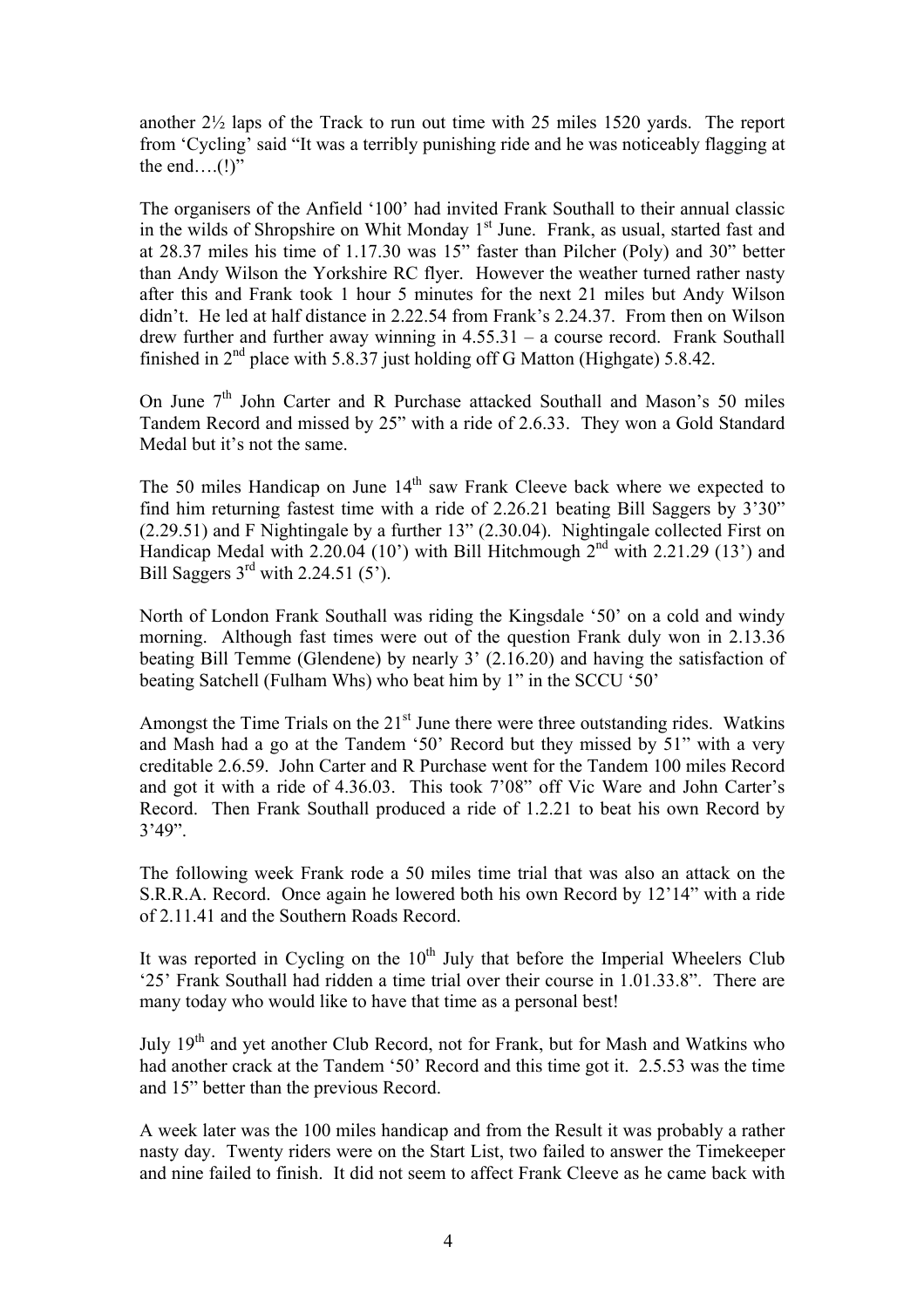5.08.24 to take the Dunlop Cup, Charlie Davey's Gold Medal, a Gold Medal for 1<sup>st</sup> on Handicap and a Gold Medal for the new Club Record. Not only that he beat Frank Southall. (Not many people could say that in 1925 or for years after). Quite a good mornings work! Frank recorded  $5.9.11$  for  $2<sup>nd</sup>$  place (did he have trouble?) John Carter was  $3<sup>rd</sup>$  with 5.15.43 and J Hayward  $4<sup>th</sup>$  with 5.16.45. The Handicap was won, as mentioned, by Frank Cleeve with 4.58.24 (10<sup>o</sup>), 2<sup>nd</sup> was J Hayward 5.2.35 (14<sup>o</sup>) and  $3<sup>rd</sup>$  was John Carter 5.3.43 (12').

Frank Southall was 21 on 25<sup>th</sup> July 1925

Around that time of year Frank Cleeve also won the S.C.C.U. 'Syd Gray' 100 miles race with a time of 5.13.58.

Encouraged by their successful attack on the '50' Record Mash and Watkins decided to go for the '100' on August  $23<sup>rd</sup>$ . Their efforts paid off and with a time of 4.35.28 they took the Record by 35". Yet another Gold Medal for the Club Treasurer to pay for.

Club 12 hour day was August  $30<sup>th</sup>$  and even more Club Records. J Hayward rode the greatest distance with 205¾ miles beating John Carter's old Club Record by ½ mile.  $2<sup>nd</sup>$  was Bill Saggers with 193<sup>1</sup>/<sub>2</sub> miles and 3<sup>rd</sup> Bill Hitchmough with 192<sup>3</sup>/<sub>4</sub> miles. In the Tandem Section were John Carter and R Purchase on one machine and Mash and Watkins on another. Both beat the existing Record held by George and Bill Kite with 213¼ miles; Carter and Purchese covering 231½ miles, Mash and Watkins 221 miles. Unfortunately Mash and Watkins started 20' behind the other pair so their Record was ignored. On the other hand both pairs had ridden so well that in the Handicap although they 'owed' 23 and 18 miles respectively Carter and Purchese were  $1<sup>st</sup>$  and Mash and Watkins 3rd. J Hayward was the man in the middle in  $2<sup>nd</sup>$  spot.

The Forest '50' on September  $13<sup>th</sup>$  was another win for Frank Southall. Riding his usual 83 inch gear on a cold and misty morning he took 3' off the course record. His 2.10.33 beat D Nash (Poly) by 3'46" with F Stott (Century) even further in arrears 2.17.38.

On September  $20^{th}$ , a time trial day, Frank Southall attacked the S.R.R.A. 100 miles Record and established two new Records for the S.R.R.A. and Paragon with a ride of 4.55.07. This took 13'17" off Frank Cleeve's Club Record!

Twenty seven riders were entered for the 1925 'Mayne' Cup '25' and twenty one of them started. Alf Watkins came in with the fastest time of 1.9.30 beating R Purchase by 36" (1.10.16) and W Jones by 1'35" (1.11.05). Man of the Day was F Baldock whose 1.14.35 was subject to 8' deduction giving him 1.6.35.  $2<sup>nd</sup>$  place was Freddie Gardiner 1.7.05 (12'30"), 3<sup>rd</sup> H Roe 1.8.02 (7'), 4<sup>th</sup> W Jones 1.8.05 (3'), 5<sup>th</sup> H Mash 1.8.11 (6'30"),  $6^{th}$  A Watkins 1.8.30 (1') and  $7^{th}$  E Newcombe 1.8.40 (6'30).

I would imagine that there were long and detailed discussions over the Club Championship this year. The way the Rules were written one would assume that the Winner had to complete at least one ride at each of the four distances of 25, 50 and 100 miles and a 12 hour. In 1925 6 riders achieved this goal but the Club Championship was awarded to Frank Southall who did NOT ride the 12 hour event!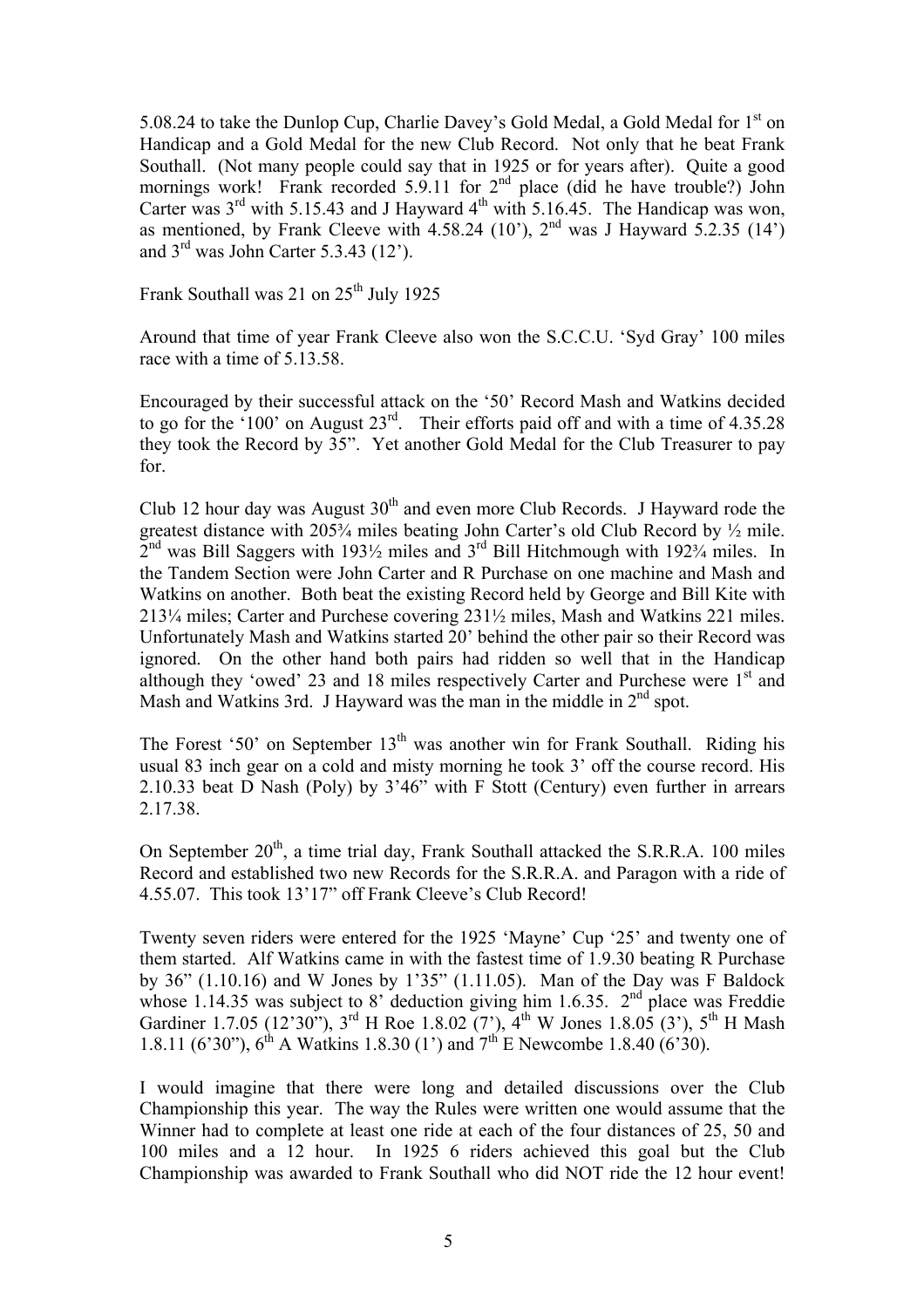Granted that on Points score he had 537 for his three races as against his nearest rival, R Purchese, 405 for his four. (J Carter had 399, H Mash 381, A Watkins 377, Bill Saggers 287 and A Finn 114). Interesting!

## **Club Time Trial Results**

|                 | <b>Scratch Result</b> | 25 h/c               |                 | <b>Handicap Result</b> |                   |                      |
|-----------------|-----------------------|----------------------|-----------------|------------------------|-------------------|----------------------|
|                 |                       | 3.5.25               |                 |                        |                   |                      |
| 29              | Entries               |                      |                 |                        |                   |                      |
| 29              | <b>Starters</b>       |                      |                 |                        |                   |                      |
| $\overline{18}$ | Finishers             |                      |                 |                        |                   |                      |
|                 |                       |                      |                 |                        |                   |                      |
| $\mathbf 1$     | Southall MG           | 1.09.29              | $\mathbf{1}$    | Powis                  | 6.00              | 1.06.16              |
| $\overline{2}$  | Mason E               | 1.10.11              | $\overline{2}$  | Southall MG            | 2.00              | 1.07.29              |
| $\overline{3}$  | <b>Watkins A</b>      | 1.10.15              | $\overline{3}$  | Hayward J              | 3.00              | 1.07.45              |
| $\overline{4}$  | Hayward J             | 1.10.45              | $\overline{4}$  | <b>Burton F</b>        | 6.00              | 1.08.10              |
| $\overline{5}$  | <b>Allin AE</b>       | 1.11.02              | $\overline{5}$  | <b>Watkins A</b>       | 2.00              | 1.08.15              |
| $\overline{6}$  | Powis                 | $1.\overline{12.16}$ | $\overline{6}$  | <b>Bull</b>            | 6.00              | 1.08.33              |
| $\overline{7}$  | Colget $\overline{G}$ | 1.13.46              | $\overline{7}$  | Pulling A              | 10.30             | 1.09.19              |
| $\overline{8}$  | <b>Burton F</b>       | 1.14.10              | $\overline{8}$  | Mason E                | Scratch           | 1.10.11              |
| $\overline{9}$  | <b>Bull</b>           | 1.14.33              | $\overline{9}$  | <b>Allin AE</b>        | 0.30              | 1.10.32              |
| $\overline{10}$ | Hitchmough W          | 1.16.22              | $\overline{10}$ | Willsmore              | 5.30              | 1.11.09              |
| 11              | Saggers G             | 1.16.24              | 11              | <b>Tarrant H</b>       | 7.30              | 1.11.11              |
| 12              | Willsmore             | 1.16.39              | 12              | Finn AW                | 7.00              | 1.11.56              |
| 13              | <b>Billingham CF</b>  | 1.17.08              | 13              | Newcombe               | 6.00              | 1.12.29              |
| 14              | Newcombe              | 1.18.29              | 14              | Colget G               | 1.00              | 1.12.46              |
| $\overline{15}$ | <b>Tarrant H</b>      | 1.18.41              | 15              | Hitchmough W           | 3.30              | 1.12.52              |
| 16              | Finn AW               | 1.18.56              | $\overline{16}$ | <b>Billingham CF</b>   | $\overline{3.00}$ | 1.14.08              |
| 17              | <b>Brenchley A</b>    | 1.19.00              | $\overline{17}$ | <b>Brenchley A</b>     | 4.00              | 1.15.00              |
| $\overline{18}$ | Pulling A             | 1.19.49              |                 |                        |                   |                      |
|                 |                       |                      |                 |                        |                   |                      |
|                 | <b>Scratch Result</b> | 50 h/c               |                 | <b>Handicap Result</b> |                   |                      |
|                 |                       | 14.6.25              |                 |                        |                   |                      |
| 20              | Entries               |                      |                 |                        |                   |                      |
| 18              | <b>Starters</b>       |                      |                 |                        |                   |                      |
| $\overline{12}$ | Finishers             |                      |                 |                        |                   |                      |
|                 |                       |                      |                 |                        |                   |                      |
|                 | Roe/Allin AE (Tand)   | 2.19.23              | $\mathbf{1}$    | Nightingale F          | 10.00             | 2.20.04              |
| $\mathbf{1}$    | Cleeve F              | 2.26.21              | $\overline{2}$  | Hitchmough W           | 13.00             | $2.\overline{21.29}$ |
| $\overline{2}$  | Saggers W             | 2.29.51              | $\overline{3}$  | Saggers W              | 5.00              | 2.24.51              |
| $\overline{3}$  | Nightingale F         | 2.30.04              | $\overline{4}$  | Colget G               | 5.00              | 2.26.13              |
| $\overline{4}$  | Colget G              | 2.31.13              | $\overline{5}$  | Cleeve F               | Scratch           | $2.\overline{26.21}$ |
| $\overline{5}$  | Hitchmough W          | 2.34.29              | $\overline{6}$  | Henn                   | 10.00             | 2.29.10              |
|                 |                       |                      |                 |                        | plus              |                      |
| 6               | <b>Watkins A</b>      | 2.38.06              | 7               | Roe/Allin AE (Tand)    | 12.00             | 2.31.23              |
| $\overline{7}$  | Henn                  | 2.39.10              | 8               | Willsmore              | 10.00             | 2.32.46              |
| 8               | Willsmore             | 2.42.46              | 9               | <b>Watkins A</b>       | 5.00              | 2.33.06              |
| 9               | <b>Tarrant H</b>      | 2.49.36              | 10              | <b>Tarrant H</b>       | 15.00             | 2.34.36              |
| 10              | Newcombe E            | 2.52.58              | 11              | Newcombe E             | 18.00             | 2.34.58              |
|                 |                       |                      |                 |                        |                   |                      |
|                 | <b>Scratch Result</b> | 100 h/c              |                 | <b>Handicap Result</b> |                   |                      |
|                 |                       | 26.7.25              |                 | <b>Dunlop Cup</b>      |                   |                      |
| 20              | Entries               |                      |                 |                        |                   |                      |
| 18              | <b>Starters</b>       |                      |                 |                        |                   |                      |
| 9               | Finishers             |                      |                 |                        |                   |                      |
|                 |                       |                      |                 |                        |                   |                      |
| $\mathbf{1}$    | Cleeve F              | 5.08.24              | 1               | Cleeve F               | 10.00             | 4.58.24              |